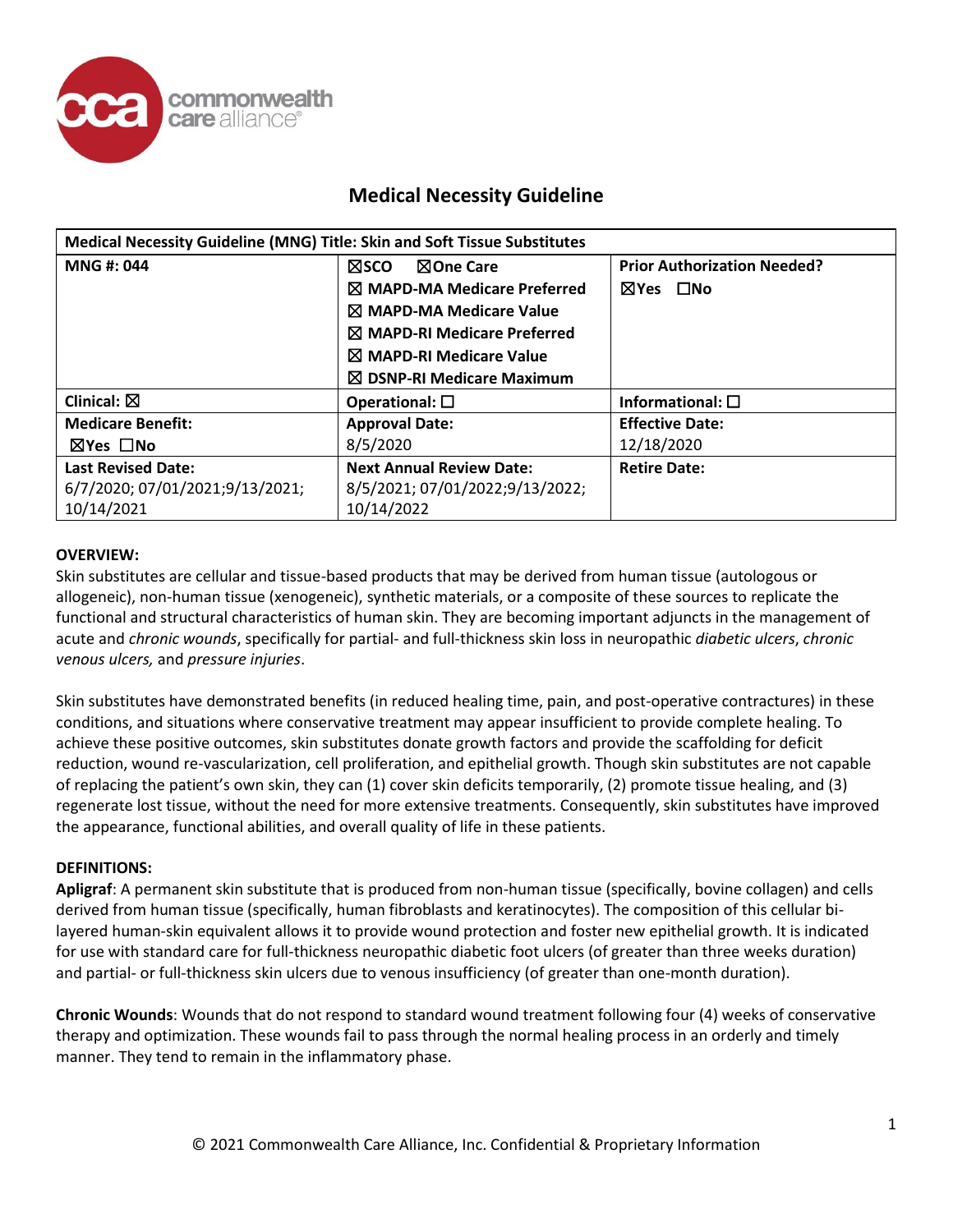

**Complete Healing of Chronic Wounds or Healed Ulcers:** Wounds that are marked by re-epithelialization of the epidermis and repair of the dermis. This is evidenced by wounds that are  $\leq 0.5$  sq cm and a size reduction of  $\geq 75\%$ .

**Dermagraft**: A temporary skin substitute that is manufactured from human tissues (e.g. fibroblasts, extracellular matrix, and bioabsorbable scaffold). It is a biosynthetic dermal matrix with cells that can secrete growth factors, collagen, and matrix proteins to create a three-dimensional human dermal substitute. It is indicated for use with standard care for the treatment of full-thickness diabetic foot ulcers (of greater than six weeks duration).

**Diabetic Foot Ulcer**: An ulceration in the foot of a patients with diabetes as a result of neuropathy, pressure, and/or ischemia.

**Epicel®**: An aseptically processed wound dressing that is manufactured from human (e.g. keratinocytes) and nonhuman (e.g. murine or mouse fibroblasts). It is indicated for use in adult and pediatric patients who have deep dermal or full thickness burns that comprise a total body surface area of ≥ 30%.

**Epifix**: A skin substitute that is dehydrated, minimally manipulated, and made of non-viable cellular human amniotic membrane. Epifix is composed of a single layer of epithelial cells, basement membrane, and avascular connective tissue matrix. It preserves and delivers extracellular matrix proteins, growth factors, cytokines and other specialty proteins found in the amniotic tissue to help regenerate soft tissue.

**Failure to Respond (in the context of wound care)**: Situation where despite the application of appropriate standard wound care measures, an ulcer or skin deficit has increased in size or depth, or has not changed in baseline size or depth, and there is no indication that improvement (in terms of granulation, epithelialization, or progression towards closing) is likely.

**Integra® (Bilayer matrix wound dressing, dermal regeneration template)**: A collagen-glycoasminoglycan copolymer or bi-layered membrane system that is made of non-human collagen tissue (purified bovine) that acts as the dermis and a layer of silicone rubber that acts as a temporary epidermis. The first collagen layer is used to combine with the wound to form a vascular neodermis. The silicone layer provides immediate wound coverage and helps to control moisture loss. Integra is indicated for use with standard care for the treatment of full-thickness or deep partial-thickness thermal injuries and full-thickness diabetic foot ulcers (of greater than six weeks duration).

**Measurable Signs of Healing**: The measurable signs of healing include diminishing wound size or depth, decreased amount of exudate, and reduction in necrotic tissue.

**Oasis™ Wound Matrix**: A biological extracellular matrix made from non-human tissue (porcine small intestinal submucosa) for dermal regeneration. This skin substitute product functions as a single-layer, extracellular matrix to provide a natural scaffold for tissue growth. It is intended for one-time use and is incorporated or absorbed into the wound environment. Oasis™ wound matrix is indicated for the management of partial- and full-thickness wounds: pressure ulcers, venous ulcers, diabetic ulcers, chronic vascular ulcers, tunneled, undermined wounds, surgical wounds, trauma wounds (second-degree burns), and draining wounds.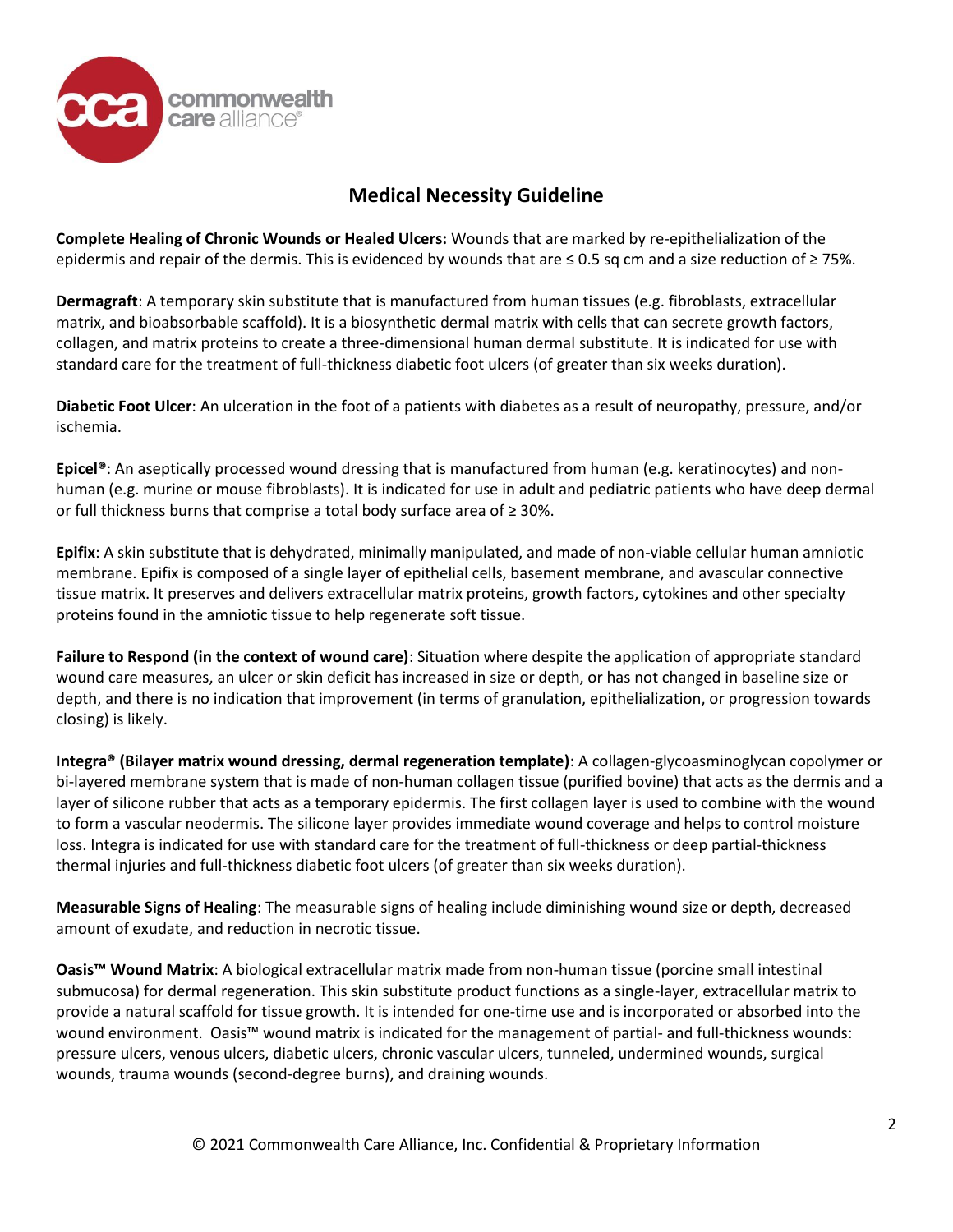

**Pressure injuries**: Pressure ulcers that result from local trauma to the skin and/or underlying tissues due to shearing, frictional forces, or unrelieved pressure.

**Standard of Care (in the context of wound care)**: Standard treatment of lower extremity ulcers or skin loss would include: Infection and edema control, mechanical offloading (for diabetic foot ulcers), mechanical compression or limb elevation (for venous leg ulcers), debridement of necrotic or infected tissue, maintenance of moisture balance (to control exudate), and management of concomitant medical issues (e.g. blood glucose control and tobacco use cessation).

**TransCyte**: A temporary skin substitute that is made from human tissue (human fibroblasts). It acts as a biosynthetic dressing that is used as a temporary wound covering for surgically excised full-thickness or deep partial-thickness thermal burn wounds.

**Venous Stasis Ulcers**: Shallow open lesions caused by venous hypertension or insufficiency. They tend to weep serous fluid and are located on the lower leg near the ankles.

### **DECISION GUIDELINES:**

#### **Clinical Coverage Criteria:**

Commonwealth Care Alliance may cover **Apligraf, Dermagraft, Epifix, Integra® (bilayer matrix wound dressing, dermal regeneration template),** and **Oasis™ (Wound Matrix)** for the treatment of chronic neuropathic diabetic foot ulcers, when all the following criteria are met:

- Documentation that supports the medical necessity for skin substitute application and the specific product for the diagnosis,
- Documented failure to respond to standard wound care with at least four (4) weeks of standard treatment,
- The member has been compliant with the standard wound treatment and recommendations,
- There is no evidence of underlying osteomyelitis, nidus of infection, and/or active Charcot disease,
- The ulcer is of partial- or full-thickness and does not involve the tendon, muscle, joint capsule, or exhibit exposed bone or sinus tract,
- The ulcer is clean and free of necrotic tissue or eschar,
- The skin deficit is at least one (1) square centimeter (cm) in size,
- There is evidence of adequate circulation/oxygenation to support tissue growth and wound healing by having a clean granular base, an Ankle-Brachial Index (ABI) of no less than 0.60 and toe pressure greater than 30 millimeters of mercury (mmHg), AND
- The member does not smoke, has ceased smoking, or have refrained from systemic tobacco intake for at least four (4) weeks during standard wound treatment

Commonwealth Care Alliance may cover **Apligraf**, **Epifix**, and **Oasis™ (Wound Matrix)**, for the treatment of chronic partial- or full-thickness venous stasis ulcers, when all the following criteria are met:

- Documentation that supports the medical necessity for skin substitute application and the specific product for the diagnosis,
- Documented presence of a venous stasis ulcer for at least three (3) months,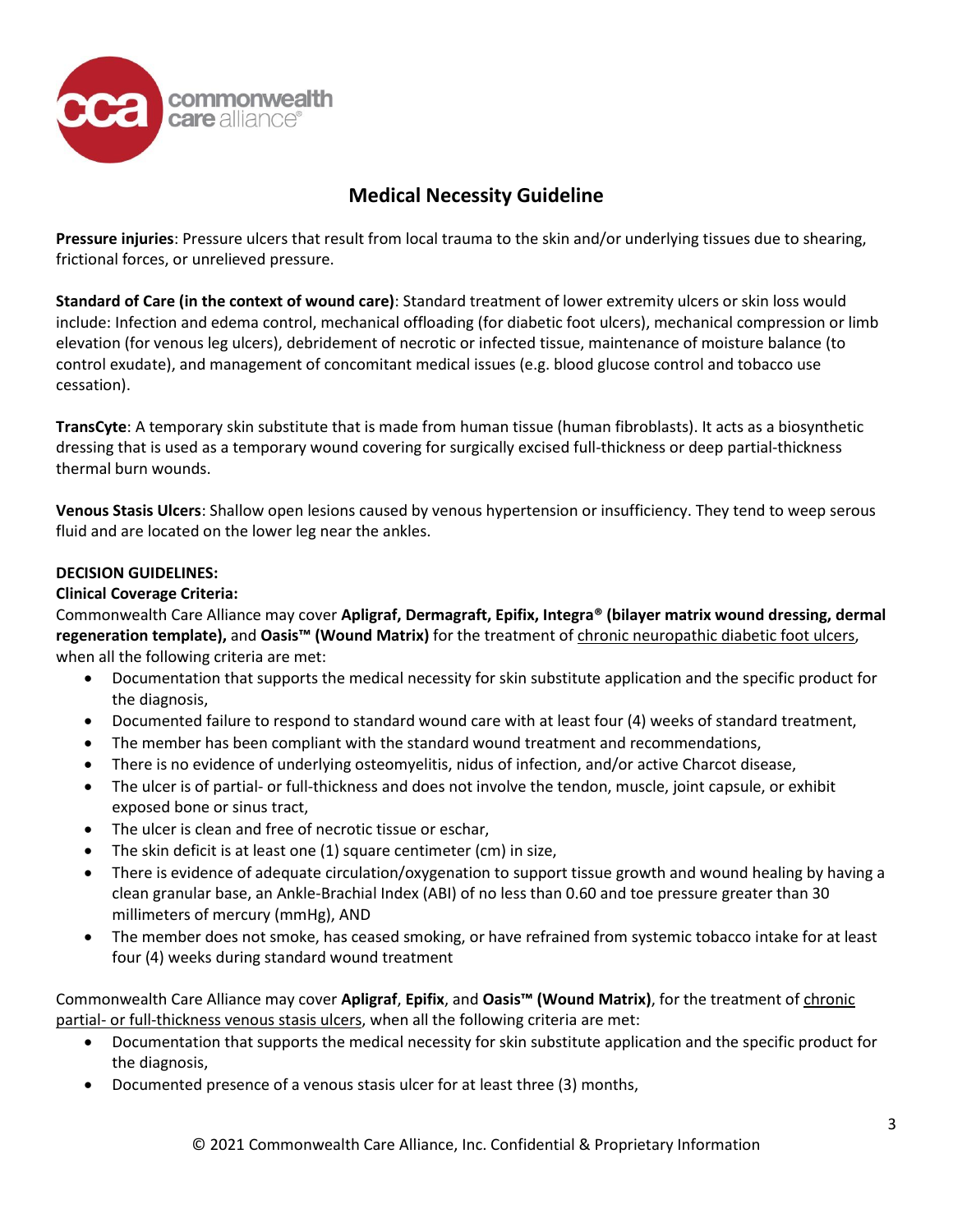

- Documented failure to respond to standard wound care with at least 30 days of standard treatment,
- The member has been compliant with the standard wound treatment and recommendations,
- There is no evidence of underlying osteomyelitis, nidus of infection, and/or active Charcot disease,
- The ulcer is of partial- or full-thickness and does not involve the tendon, muscle, joint capsule, or exhibit exposed bone or sinus tract,
- The ulcer is clean and free of necrotic tissue or eschar,
- The skin deficit is at least one (1) square centimeter (cm) in size,
- There is evidence of adequate circulation/oxygenation to support tissue growth and wound healing by having a clean granular base, an Ankle-Brachial Index (ABI) of no less than 0.60 and toe pressure greater than 30 millimeters of mercury (mmHg), AND
- The member does not smoke, has ceased smoking, or have refrained from systemic tobacco intake for at least four (4) weeks during standard wound treatment

### **LIMITATIONS/EXCLUSIONS:**

Commonwealth Care Alliance will limit the following:

- All skin substitutes used for the episode of wound care must be in compliance with the U.S. Food and Drug Administration Guidelines for the specific product for a maximum of five (5) weekly applications or treatment. After such time it is recommended to resume routine wound care, and to identify risk factors and treat other reversible causes of the wound. If the wound does not present with measurable signs of healing thereafter, review from a medical director will be required to determine the medical necessity of further skin substitute therapy,
- Use of one (1) skin substitute product for the episode of the wound, unless there is consultation with an appropriate specialist, and documentation can be provided for the medical necessity of a different product,
- Treatment of any chronic skin wound or ulcer will be limited to 12 weeks per episode of care

Commonwealth Care Alliance will not cover, but not limited to, the following:

- Skin substitutes without the appropriate applicable documentation submitted by the treating provider,
	- $\circ$  Documentation required, at a minimum, include: Medical record documentation that supports the medical necessity for the need for skin substitute application and specific product; wound characteristics at baseline (size, location, stage, duration, presence of infection); current wound treatment plan (interventions and response to treatment); medication history; review of pertinent medical problems; conditions that have been treated and resolved (e.g. control of edema, infection, smoking cessation, etc.), planned wound treatment plan (skin replacement surgery, choice of skin substitute graft product)
- The simultaneous use of more than one (1) product for the episode of the wound,
- Repeat or alternative applications of skin substitute grafts when a previous full course of applications was unsuccessful,
- Retreatment or continued treatment of healed ulcers,
- The use of skin substitutes in members with inadequate control of underlying conditions or exacerbating factors,
	- $\circ$  This includes: Uncontrolled diabetes, exudate consistent with heavy bacterial contamination, active infection, active Charcot arthropathy of the ulcer extremity, vasculitis, or continued tobacco smoking despite medical team's attempt to affect smoking cessation.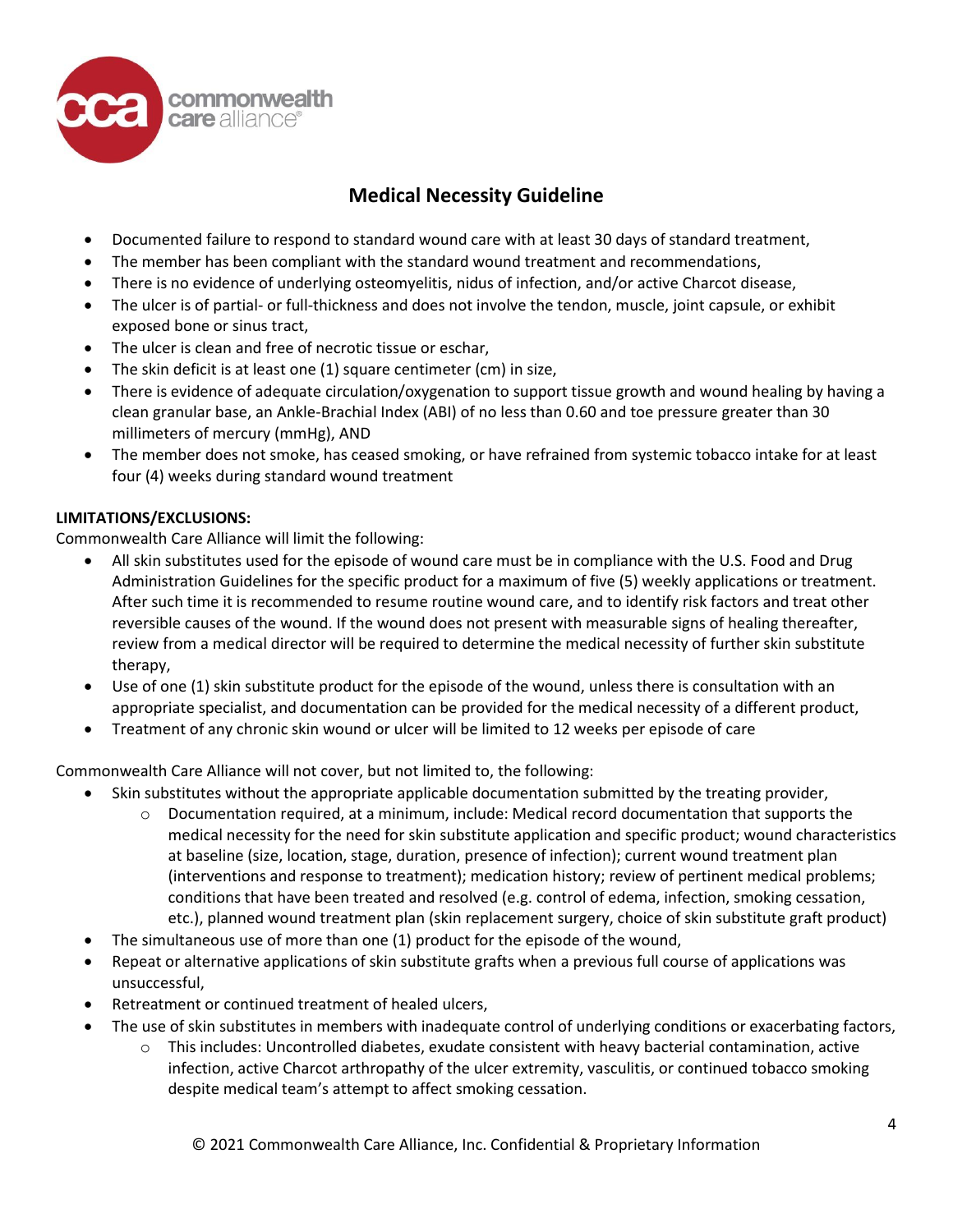

- For ulcers with partial thickness loss and retention of epithelial appendages,
- Repeat use of surgical preparation services in conjunction with skin substitute application,
- Retreatment within one year of any given course of skin substitute for a chronic, non-infected lower extremity skin ulcer (e.g. diabetic neuropathic foot ulcer or venous stasis ulcer), AND

Skin substitutes not specifically referenced in this MNG may be considered experimental and investigational therapies per *MNG 010 Experimental and Investigational Services*, and therefore not medically necessary for the treatment of chronic diabetic foot ulcers and venous stasis ulcers.

### **AUTHORIZATION:**

The following list(s) of codes is provided for reference purposes only and may not be all inclusive. Listing of a code in this guideline does not signify that the service described by the code is a covered or non-covered health service. Benefit coverage for health services is determined by the member specific benefit plan document and applicable laws that may require coverage for a specific service. The inclusion of a code does not imply any right to reimbursement or guarantee claim payment. This Medical Necessity Guideline is subject to all applicable Plan Policies and Guidelines, including requirements for prior authorization and other requirements in Provider's agreement with the Plan (including complying with Plan's Provider Manual specifications).

| <b>HCPCS Code</b> | <b>Description</b>                                                                                                   |
|-------------------|----------------------------------------------------------------------------------------------------------------------|
| Q4101             | Apligraf, per square centimeter                                                                                      |
| Q4106             | Dermagraft, per square centimeter                                                                                    |
| Q4186             | Epifix, per square centimeter                                                                                        |
| Q4104             | Integra bilayer matrix wound dressing (BMWD), per square centimeter                                                  |
| Q4105             | Integra dermal regeneration template (DRT) or integra omnigraft dermal<br>regeneration matrix, per square centimeter |
| Q4102             | Oasis wound matrix, per square centimeter                                                                            |

#### **REGULATORY NOTES:**

Medical Necessity Guidelines are published to provide a better understanding of the basis upon which coverage decisions are made. CCA makes coverage decisions on a case-by-case basis considering the individual member's health care needs. Pharmacy Medical Necessity Guidelines are developed for selected therapeutic classes or drugs found to be safe, but proven to be effective in a limited, defined population of patients or clinical circumstances. They include concise clinical coverage criteria based on current literature review, consultation with practicing physicians in the servicearea who are medical experts in the appropriate field, review of FDA and other government agency policies, and standards adopted by national accreditation organizations. The plan revises and updates Pharmacy Medical Necessity Guidelines annually, or more frequently if new evidence becomes available that suggests needed revisions. If at any time a CMS Local or National Coverage Determination (LCD or NCD) is published that conflicts with the criteria set forth herein, the NCD or LCD criteria shall supersede these criteria.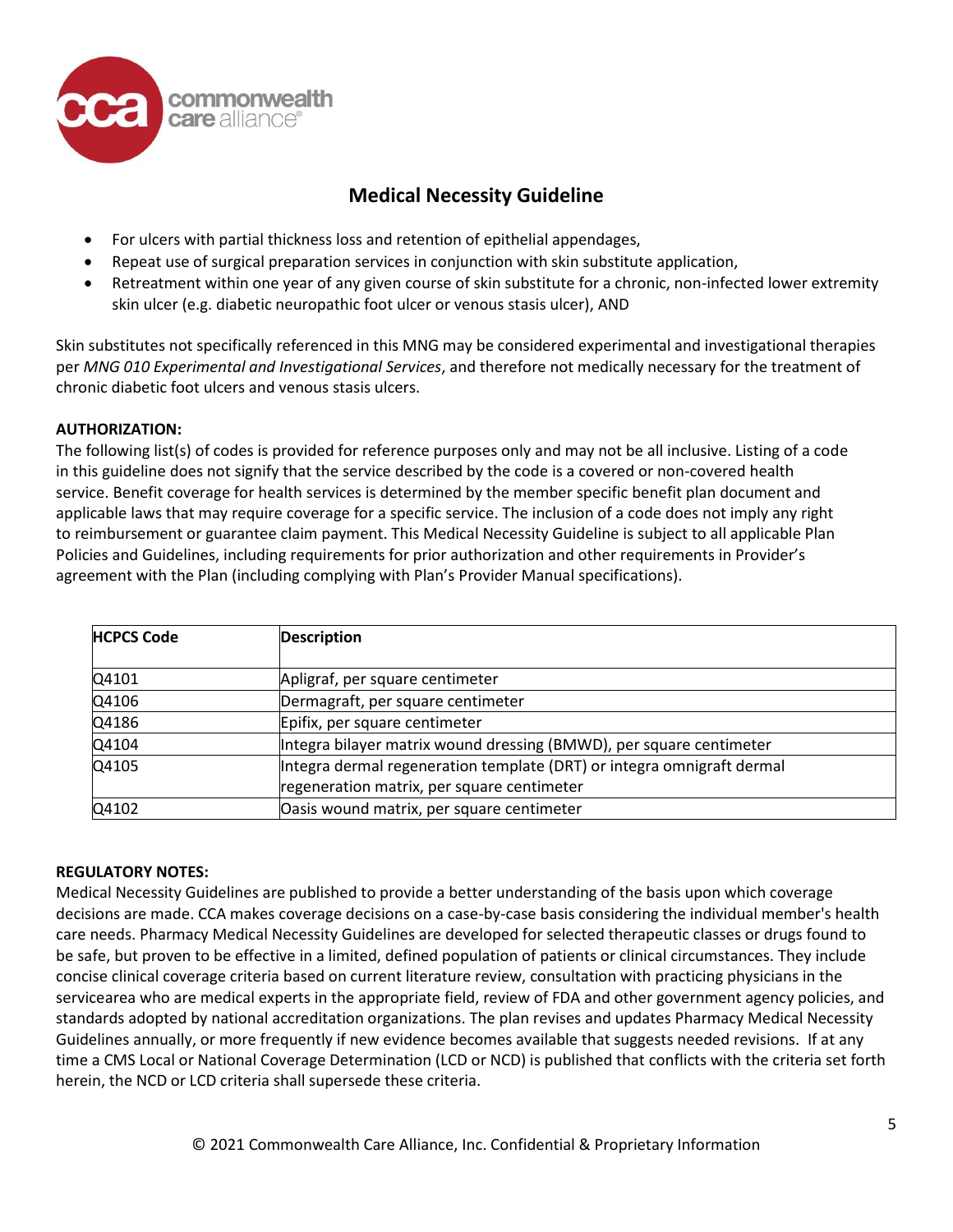

### **Disclaimer:**

This Medical Necessity Guideline is not a rigid rule. As with all of CCA's criteria, the fact that a member does not meet these criteria does not, in and of itself, indicate that no coverage can be issued for these services. Providers are advised, however, that if they request services for any member who they know does not meet our criteria, the request should be accompanied by clear and convincing documentation of medical necessity. The preferred type of documentation is the letter of medical necessity, indicating that a request should be covered either because there is supporting science indicating medical necessity (supporting literature (full text preferred) should be attached to the request), or describing the member's unique clinical circumstances, and describing why this service or supply will be more effective and/or less costly than another service which would otherwise be covered. Note that both supporting scientific evidence and a description of the member's unique clinical circumstances will generally be required.

#### **RELATED REFERENCES:**

- 1. Abbott, J., Fedorowicz, Z. & Oettgen, P. (2018). *DynaMed: Venous ulcer*. Retrieved from https://www-dynamedcom.ahs.idm.oclc.org/condition/venous-ulcer
- 2. Agency for Healthcare Research and Quality. (2018). *Research protocol: Skin substitutes for treating chronic wounds*. Retrieved from https://effectivehealthcare.ahrq.gov/products/skin-substitutes/protocol
- 3. Agency for Healthcare Research and Quality. (2019). *Technology assessment program: Skin substitutes for treating chronic wounds.* Retrieved from https://www.ahrq.gov/sites/default/files/wysiwyg/ research/findings/ta/drafts-for-review/skin-substitutes\_draft.pdf
- 4. Austin, R., Merchant, N., Shakrokhi, S. & Jeschke, M. (2015). A comparison of Biobrane™ and cadaveric allograft for temporizing the acute burn wound: Cost and procedural time. *Burns, 41*(4): 749-753.
- 5. Bianchi, C., Cazzell, S., Vayser, D., Reyzelman, A., Dosluoglu, H. & Tovmassian, G. (2018). A multicentre randomized controlled trial evaluating the efficacy of dehydrated human amnion/chorion membrane (EpiFix) allograft for the treatment of venous leg ulcers*. Int Wound J, 15*(1): 114-122.
- 6. Brown-Etris, M., Milne, C. & Hodde, J. (2019). An extracellular matrix graft (Oasis®wound matrix) for treating full-thickness pressure ulcers: A randomized clinical trial. *J Tissue Viability, 28*(1): 21-26.
- 7. Centers for Medicare and Medicaid Services. (2019). *Local coverage determination (LCD): Application of bioengineered skin substitutes to low extremity chronic non-healing wounds (L35041).* Retrieved from [https://www.cms.gov/medicare-coverage-database/details/lcd](https://www.cms.gov/medicare-coverage-database/details/lcd-details.aspx?LCDId=35041&ver=113&Date=&DocID=L35041&bc=iAAAABAAAAAA&)[details.aspx?LCDId=35041&ver=113&Date=&DocID=L35041&bc=iAAAABAAAAAA&](https://www.cms.gov/medicare-coverage-database/details/lcd-details.aspx?LCDId=35041&ver=113&Date=&DocID=L35041&bc=iAAAABAAAAAA&)
- 8. Centers for Medicare and Medicaid Services. (2019). *Local coverage determination (LCD): Application of skin substitute grafts for treatment of DFU and VLU of lower extremities (L36377).* Retrieved from <https://www.cms.gov/medicare-coverage-database/details/lcd-details.aspx?lcdid=36377&ver=7&keyword=skin> %20substitute&keywordType=starts&areaId=all&docType=NCA,CAL,NCD,MEDCAC,TA,MCD,6,3,5,1,F,P&contract Option=all&sortBy=relevance&bc=AAAAAAQAAAAA&KeyWordLookUp=Doc&KeyWordSearchType=Exact
- 9. Degeorge, B., Fedorowicz, Z. & Ehrlich, A. (2018). *DynaMed: Major burns*. Retrieved from https://wwwdynamed-com.ahs.idm.oclc.org/condition/major-burns
- 10. Gordon, A., Alfonso, A., Nicholson, J. & Chiu, E. (2019). Evidence for healing diabetic foot ulcers with biologic skin substitutes: A systematic review and meta-analysis. *Ann Plast Surg, 83*(4): 31-44.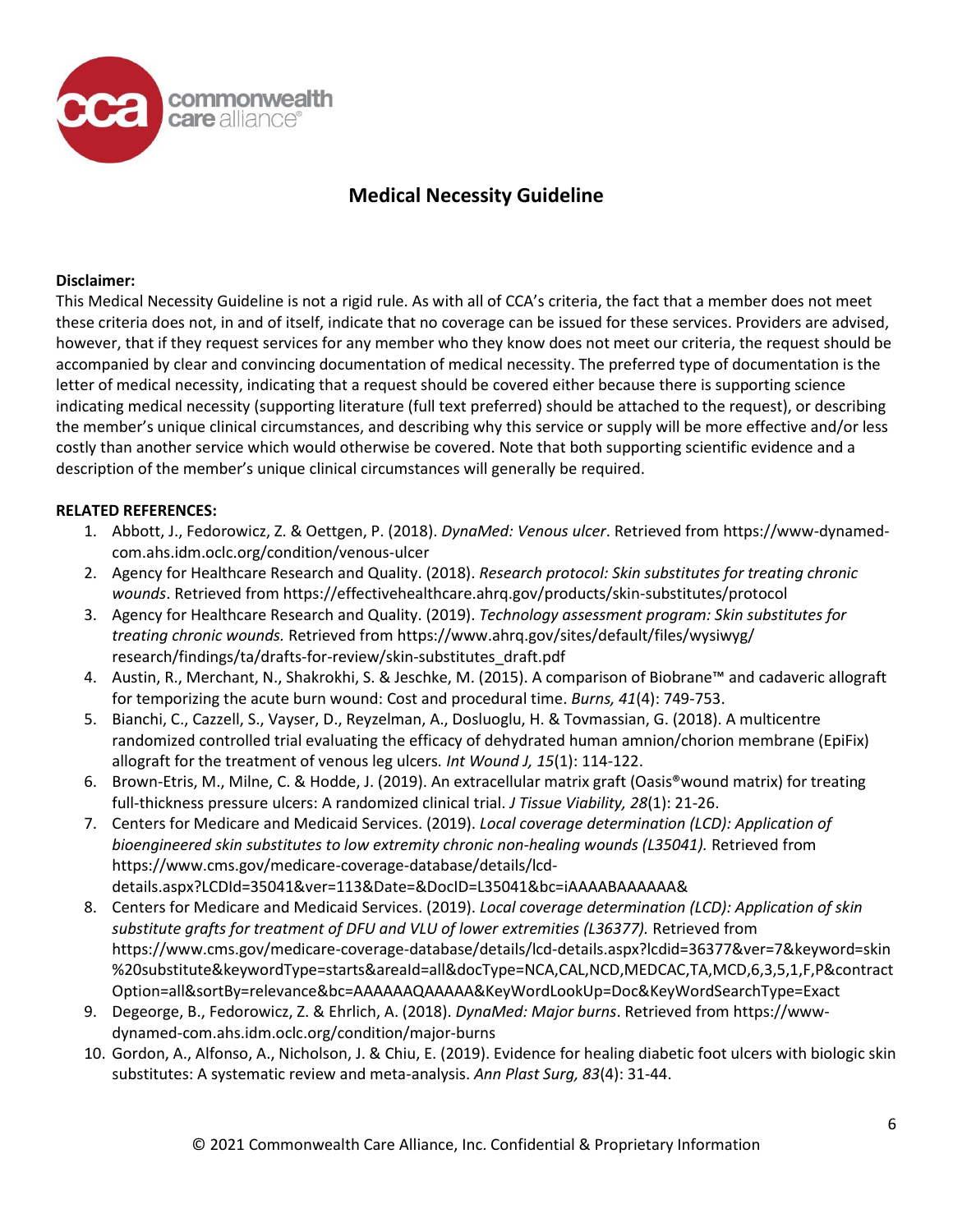

- 11. Gravante, G., Sorge, R., Merone, A., Tamisani, A., Lonardo, A., Scalise, A., Doneddu, G., Melandri, D., Stracuzzi, G., Onesti, M., Cerulli, P., Pinn, R. & Esposito, G. (2010). Hyalomatrix PA in burn care practice: Results from a national retrospective survey, 2005 to 2006. *Ann Plast Surg., 64*(1): 69-79.
- 12. Guo, X. Mu, D. & Gao, F. (2017). Efficacy and safety of acellular dermal matrix in diabetic foot ulcer treatment: A systematic review. *Int J Surg. 40*(2017): 1-7.
- 13. Hamann, C., Fedorowicz, Z. & Ehrlich, A. (2018). *DynaMed: Pressure injury of the skin and soft tissue*. Retrieved from https://www-dynamed-com.ahs.idm.oclc.org/condition/pressure-injury-of-the-skin-and-soft-tissue
- 14. Harding, K., Sumner, M. & Cardinal, M. (2013). A prospective, multicentre, randomized controlled study of human fibroblast-derived dermal substitute (Dermagraft) in patients with venous leg ulcers. *Int Wound J., 10*(2): 132-137.
- 15. Haugh, A., Witt, J., Hauch, A., Darden, M., Parker, G., Ellsworth, W. & Buell, J. (2017). Amnion membrane in diabetic foot wounds: A meta-analysis. *Plast Reconstr Surg Glob Open, 5*(4): 1-6.
- 16. Hoogewerf, C., Hop, M., Nieuwenhuis, M., Oen, I., Middelkoop, E. & Van Baar, M. (2020). Topical treatment for facial burns. *Cochrane Database Syst Rev. 7*(7): 1-85.
- 17. Jackson, L., Lang, E. & Ehrlich, A. (2018). *DynaMed: Diabetic foot ulcer.* Retrieved from https://www-dynamedcom.ahs.idm.oclc.org/condition/diabetic-foot-ulcer
- 18. Jones, J., Nelson, E. & Al-Hity, A. (2013). Skin grafting for venous leg ulcers. Cochrane Database Syst Rev., 31(2013): 1-51.
- 19. Mathes, B., Kabnick, L. & Alguire, P. (2021). *Medical management of lower extremity chronic venous disease*. Retrieved from https://www.uptodate.com/contents/medical-management-of-lower-extremity-chronic-venousdisease?sectionName=ULCER%20CARE&search=skin%20substitute&topicRef=118064&anchor=H3890584283&s ource=see\_link#H3890584283
- 20. Paggiaro, A., Bastianelli, R., Carvalho, V., Isaac, C. & Gemperli, R. (2019). Is allograft skin, the gold-standard for burn skin substitute? A systematic literature review and meta-analysis. *J Plas Reconstr Aesthet Surg., 72*(8): 1245-1253.
- 21. Paggiaro, A., Menezes, A., Ferrassi, A., De Carvalho, V. & Gemperli, R. (2018). Biological effects of amniotic membrane on diabetic foot wounds: A systematic review. *J Wound Care, 27*(2): 19-25.
- 22. Pham, C., Greenwood, J., Cleland, H., Woodruff, P. & Maddern, G. (2007). Bioengineered skin substitutes for the management of burns: A systematic review. *Burns, 33*(8): 946.
- 23. Santema, T., Poyck, P. & Ubbink, D. (2016). Skin grafting and tissue replacement for treating foot ulcers in people with diabetes. *Cochrane Database Syst. Rev., 2*(2): 1-62.
- 24. Schafermeyer, R. (2018). *DynaMed: Topical treatment and dressing of burns*. Retrieved from https://wwwdyanmed-com.ahs.idm.oclc.org/management/topical-treatment-and-dressing-of-burns
- 25. Serena, R., Carter, M., Le, L., Sabo, M. & DiMarco, D. (2014). A multicenter, randomized, controlled clinical trial evaluating the use of dehydrated human amnion/chorion membrane allografts and multilayer compression therapy vs. multilayer compression therapy alone in the treatment of venous lef ulcers. *Wound Repair Regen, 22*(6): 688-693.
- 26. Shahrokhi, S., Jeschke, M. & Collins, K. (2021). *Skin substitutes.* Retrieved from https://www.uptodate.com/contents/skin-substitutes?search=skin%20substitute&source=search\_result &selectedTitle=1~150&usage\_type=default&display\_rank=1
- 27. Steinberg, J., Edmonds, M., Hurley, D. & King, W. (2010). Confirmatory data from EU study supports apligraf for the treatment of neuropathic diabetic foot ulcers. *J Am Podiatr Med Assoc., 100*(1): 73-77.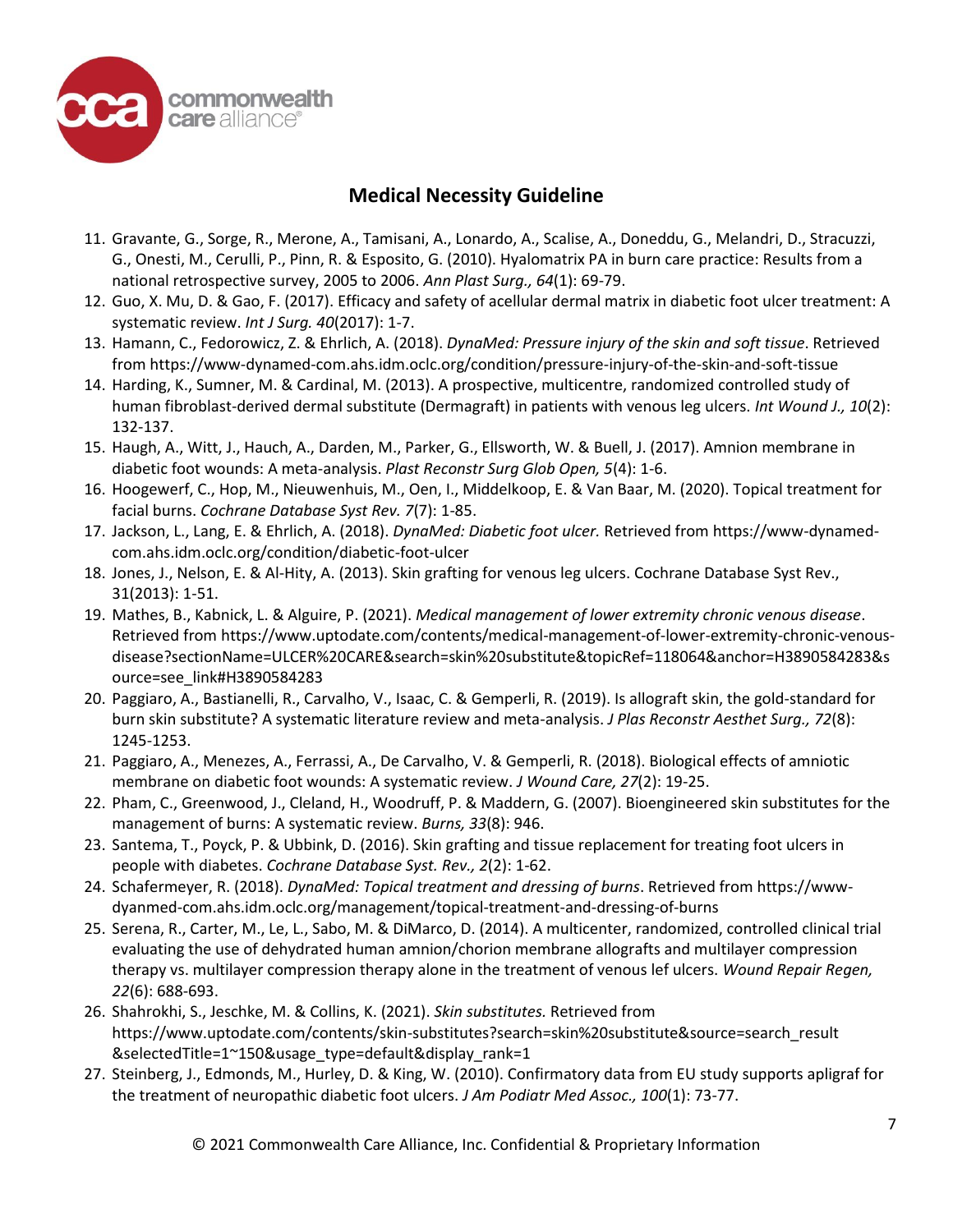

- 28. U.S. Food and Drug Administration. (n.d.). *Memorandum: Annual safety update for the pediatric advisory committee for Epicel (cultured epidermal autografts).* Retrieved from https://www.fda.gov/media/140194/download
- 29. U.S. Food and Drug Administration. (2000). *Premarket approval (PMA): Apligraf (GraftSkin).* Retrieved from https://www.accessdata.fda.gov/scripts/cdrh/cfdocs/cfpma/pma.cfm?id=330515
- 30. U.S. Food and Drug Administration. (2013). *Premarket approval (PMA): Dermagraft*. Retrieved from https://www.accessdata.fda.gov/scripts/cdrh/cfdocs/cfpma/pma.cfm?id=p000036
- 31. U.S. Food and Drug Administration. (2016). *Premarket approval (PMA): Integra (R) dermal regeneration template, integra (R) meshed dermal regeneration template, omnigraft (TM) dermal regeneration.* Retrieved from https://www.accessdata.fda.gov/scripts/cdrh/cfdocs/cfpma/pma.cfm?id=P900033S042
- 32. U.S. Food and Drug Administration. (2013). *Premarket approval (PMA): Transcyte human fibroblast-derived temporary skin substitute.* Retrieved from

https://www.accessdata.fda.gov/scripts/cdrh/cfdocs/cfpma/pma.cfm?id=P960007

- 33. U.S. Food and Drug Administration. (2006). *510(K) Premarket notification: Oasis wound matrix*. Retrieved from https://www.accessdata.fda.gov/cdrh\_docs/pdf6/K061711.pdf
- 34. U.S. Food and Drug Administration. (2001). *Summary of safety and effectiveness data: Dermagraft®.* Retrieved from https://www.accessdata.fda.gov/cdrh\_docs/pdf/P000036B.pdf
- 35. U.S. Food and Drug Administration. (2000). *Summary of safety and effectiveness data: Graftskin.* Retrieved from https://www.accessdata.fda.gov/cdrh\_docs/pdf/P950032S016B.pdf
- 36. U.S. National Library of Medicine. (2018). Cellular and tissue based therapy registry (CTPR) (Clinicaltrials.gov Identifier NCT02322554). Retrieved from https://clinicaltrials.gov/ct2/show/NCT02322554
- 37. Wasiak, J., Cleland, H., Campbell, F. & Spinks, A. (2013). Dressings for superficial and partial thickness burns. *Cochrane Database Syst Rev., 3*: 1-67.
- 38. Widjaja, W., Tan, J. & Maitz, P. (2017). Efficacy of dermal substitute on deep dermal to full thickness burn injury: A systematic review. *ANZ J Surg, 87*(6): 446-452.
- 39. Yim, H., Cho, Y., Seo, C., Lee, B., Ko, J., Kim, D., Hur, J., Chun, W. & Kim, J. (2010). The use of alloderm on major burn patients: Alloderm prevents post-burn joint contracture. *Burns, 36*(6):3 22-328.

#### **ATTACHMENTS:**

| <b>EXHIBIT A:</b> |  |
|-------------------|--|
| <b>EXHIBIT B</b>  |  |

#### **REVISION LOG:**

| <b>REVISION</b><br><b>DATE</b> | <b>DESCRIPTION</b>                                                                            |
|--------------------------------|-----------------------------------------------------------------------------------------------|
| 9/13/2021                      | Added in Exclusions: Skin substitutes that are not mentioned in this MNG are experimental,    |
|                                | investigational, and not medically necessary.                                                 |
| 6/7/2021                       | Proposed a change to the title of the MNG from Dehydrated Human Amniotic Membrane MNG to      |
|                                | Skin Substitutes. Expanded coverage of the MNG to include more skin substitutes: Apligraf,    |
|                                | Dermagraft, Epifix, Integra (Bilayer matrix wound dressing and dermal regeneration template), |
|                                | Oasis (Wound matrix). Added limitations of how many treatments per week, how many skin        |